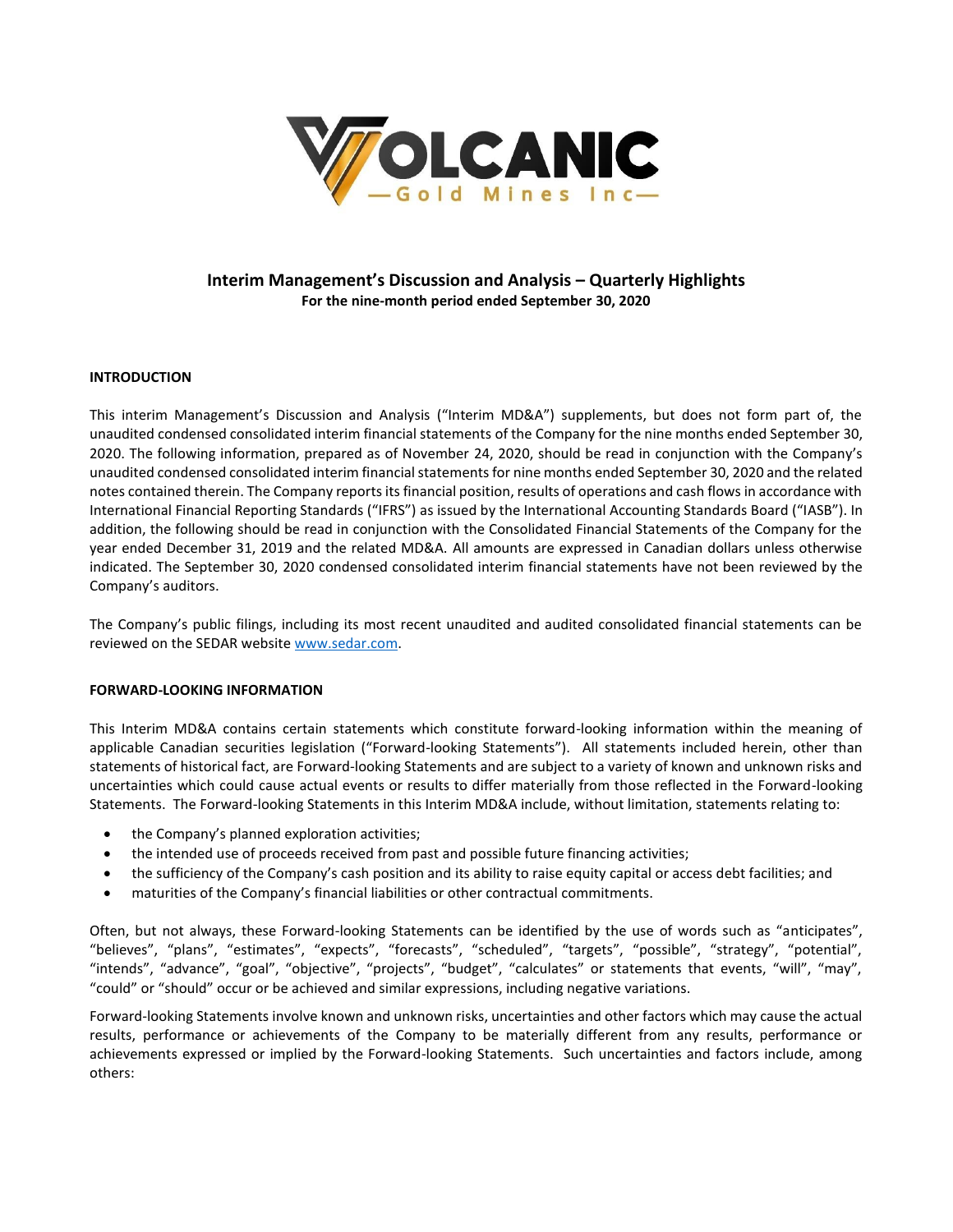- risks associated with mineral exploration and project development;
- fluctuations in commodity prices;
- fluctuations in foreign exchange rates and interest rates;
- credit and liquidity risks;
- changes in national and local government legislation, taxation, controls, regulations and political or economic developments in countries in which the Company does or may carry on business;
- reliance on key personnel;
- property title matters;
- local community relationships;
- risks associated with potential legal claims generally or with respect to environmental matters;
- adequacy of insurance coverage;
- dilution from further equity financing;
- competition;
- uncertainties relating to general economic conditions; and
- risks relating to a global pandemic, including the coronavirus COVID-19, which unless contained could cause a slowdown in global economic growth and impact the Company's business, operations, financial condition and share price;

as well as those factors referred to in the "Risks and Uncertainties" section in this Interim MD&A.

Forward-looking Statements contained in this Interim MD&A are based on the assumptions, beliefs, expectations and opinions of management, including but not limited to:

- all required third party contractual, regulatory and governmental approvals will be obtained for the exploration and development of the Company's properties;
- there being no significant disruptions affecting operations, whether relating to labor, supply, power, damage to equipment or other matter;
- permitting, exploration and development activities proceeding on a basis consistent with the Company's current expectations;
- expected trends and specific assumptions regarding commodity prices and currency exchange rates; and
- prices for and availability of fuel, electricity, equipment and other key supplies remaining consistent with current levels.

These Forward-looking Statements are made as of the date hereof and the Company disclaims any obligation to update any Forward-looking Statements, whether as a result of new information, future events or results or otherwise, except as required by law. There can be no assurance that Forward-looking Statements will prove to be accurate, as actual results and future events could differ materially from those anticipated in such statements. Accordingly, investors should not place undue reliance on Forward-looking Statements.

#### **DESCRIPTION OF BUSINESS**

The Company's business is the acquisition and exploration of mineral properties, focused on building multi-million ounce gold and silver resources in under-explored countries. In May 2020, the Company was granted an exclusive option to acquire a 60% interest in the Holly and Banderas gold-silver properties in Guatemala – see Property Review below.

#### Corporate Activity

Effective April 8, 2019, the Company consolidated its issued common shares on the basis of one new share for every seven existing shares (the "Consolidation"). The name and trading symbol of the Company remained unchanged. **All references in this Interim MD&A to loss per share, common shares, share purchase warrants and stock options reflect the Consolidation.**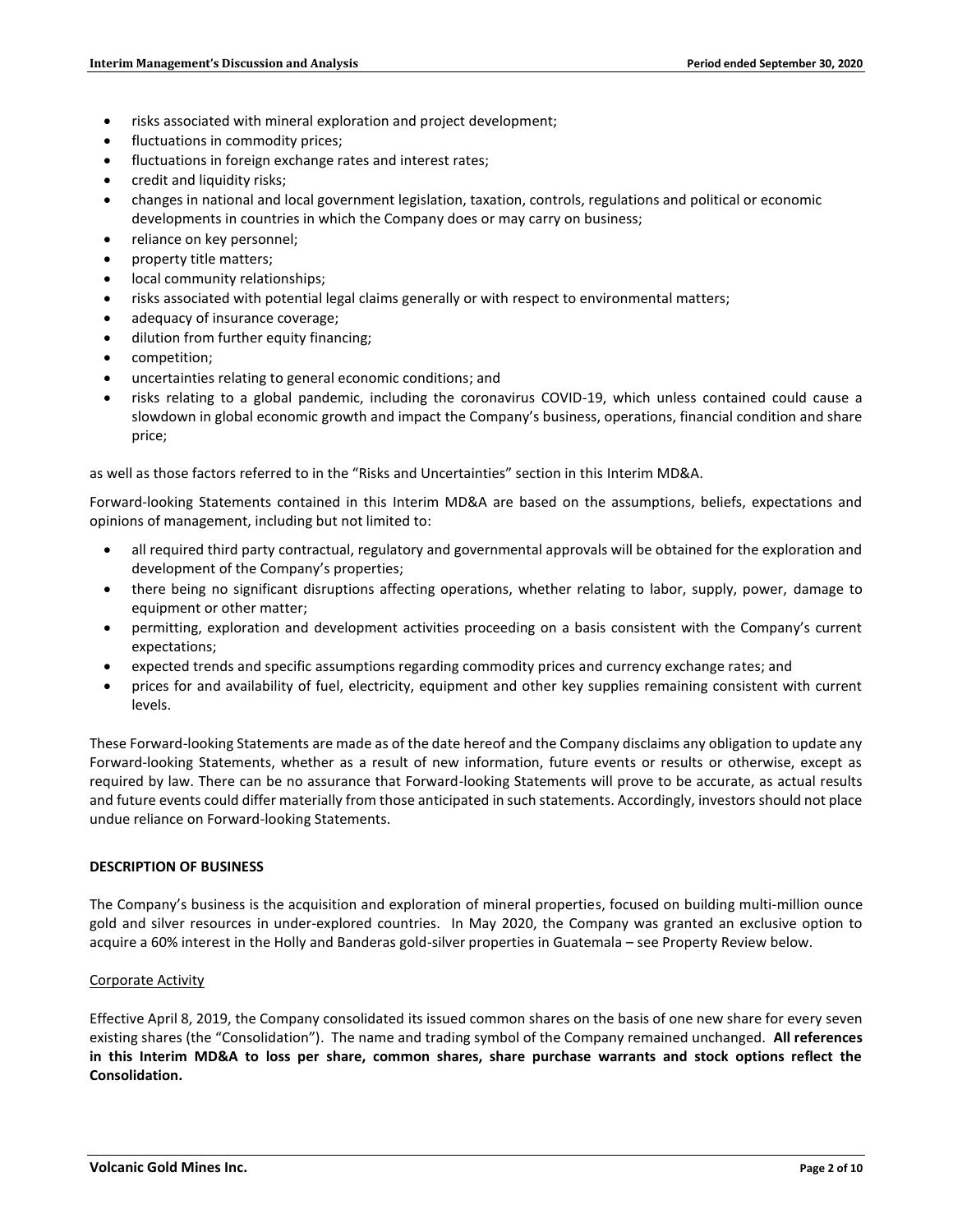In May 2020, Charles Straw and Michael Povey were appointed to the Board of Directors of the Company, and as Chief Executive Officer and Chairman, respectively. Simon Ridgway continues as a Director, and Jeremy Crozier stepped down from the Board. Messrs. Straw and Povey are focusing their efforts on building a portfolio of properties of merit for the Company.

# Financings

On July 27, 2020, the Company completed a non-brokered private placement (the "July Financing") by issuing 20,000,000 units at \$0.25 per unit, for gross proceeds of \$5.0 million. Each unit consists of one common share in the capital of the Company and one-half of one common share purchase warrant. Each whole warrant entitles the holder to purchase one common share at a price of \$0.30 for a period of two years from the closing date.

With an investment of approximately \$1.42 million in the July Financing, Silvercorp Metals Inc. acquired beneficial ownership of 19.9% of the Company's issued and outstanding common shares and has the right to appoint one director to the Company's Board. In connection with the July Financing, the Company paid finder's fees totaling \$311,833 in cash and issued a total of 1,497,330 finder's warrants with the same terms as the unit warrants. Net proceeds from the July Financing are intended to be used for exploration work on the Holly and Banderas properties located in Guatemala (see Property Review below), and for general working capital purposes.

On October 20, 2020, the Company completed a bought-deal public financing (the "Offering") with a syndicate of underwriters led by Haywood Securities Inc., and including Canaccord Genuity Corp. (collectively the "Underwriters"), and a concurrent private placement (the "Concurrent Private Placement"), for aggregate gross proceeds of approximately \$8.6 million (the "October Financings"). Pursuant to the Offering, the Company issued 12,546,500 units, including 1,636,500 Units issued in connection with the exercise in full of an over-allotment option granted to the Underwriters, at a price of \$0.55 per unit (the "Issue Price") for aggregate gross proceeds of \$6,900,575.

Each unit consists of one common share in the capital of the Company and one-half of a warrant. Each whole Warrant entitles the holder thereof to purchase one common share at a price of \$0.70 until April 20, 2022.

Pursuant to the Concurrent Private Placement, the Company issued 3,117,100 Units to Silvercorp at the Issue Price for aggregate gross proceeds of \$1,714,405. Silvercorp, which held approximately 19.9% of the issued and outstanding shares of the Company prior to the Offering, exercised its participation right to maintain its 19.9% interest upon closing of the October Financings.

In connection with the Offering, the Underwriters received a cash commission of 6.0% of the gross proceeds of the Offering, subject to a reduced cash commission paid on sales to members of the president's list and were issued compensation options exercisable at any time prior to October 20, 2022 at a price of \$0.55 per compensation option to purchase such number of units (the "Compensation Units") as is equal to 6% (reduced in the case of president's list sales) of the aggregate number of units issued pursuant to the Offering. Each compensation unit consists of one common share and one-half of a warrant. Each whole warrant entitles the holder thereof to purchase one common share at a price of \$0.70 until October 20, 2022.

In connection with the Concurrent Private Placement and a portion of the Offering, the Company paid a finder's fee to Roth Capital Partners LP of C\$133,098.35 cash and 241,997 finder's warrants with the same terms as the Warrants. Net proceeds from the October Financings are intended to be used for the exploration and advancement of the Company's principal assets in Guatemala and for general working capital purposes.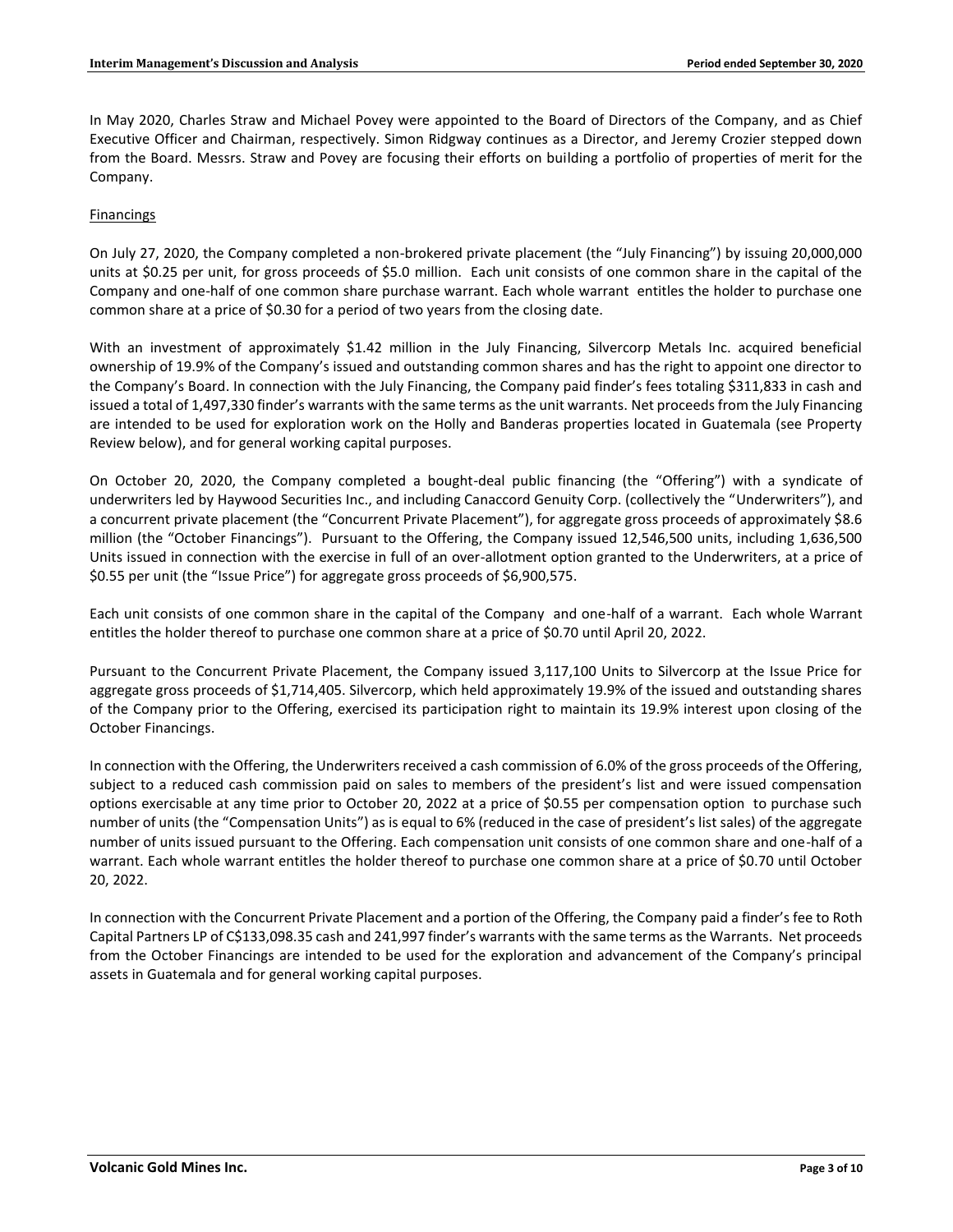#### Property Review

#### *Holly and Banderas Properties, Guatemala*

In May 2020, the Company signed an agreement whereby it has been granted by Radius Gold Inc. ("Radius") the exclusive option (the "Option") to acquire a 60% interest in the Holly and Banderas gold-silver properties in Guatemala. The Company may exercise the Option by raising a minimum \$3.0 million (completed on July 27, 2020) and spending US\$7.0 million on exploration of the Properties within 48 months from the date drilling permits for the properties are granted. An initial US\$1.0 million must be spent on exploration within 12 months of receiving the required drill permits, including a minimum 3,000 metres of drilling. The Company also made a cash payment to Radius of \$100,000. Upon exercise of the Option, the Company will enter into a standard 60/40 joint venture with Radius in order to further develop the properties.

The Company also has the exclusive right for 24 months following the execution of the Option to evaluate the other property interests of Radius in eastern Guatemala and to enter into an agreement to acquire an interest in any of such other properties on reasonable mutually agreed upon terms.

# Operations and Permitting

Since Guatemala's international borders opened in September 2020, the Company has made significant progress establishing a presence in the country. Mr. Pedro Garcia has been appointed Country Manager to oversee the permitting and social development in the region. Drill planning and corresponding environmental reports for drilling at Holly and Banderas properties have recently been completed and drill permit applications for Holly submitted to the responsible authority. Banderas drill permit applications will be filed in the coming days. The Company has conducted formal meetings with the municipalities covering the Holly and Banderas targets which have been positively received. Access agreements with private landowners are ongoing, with a majority already signed at Holly and agreements at Banderas to follow. With a new geological, community relations, logistics and administrative team, the Company is building capacity for a large multitarget drill program in early 2021.

#### Holly Project: Drill Targets

The Company has defined compelling drill targets at Holly Ridge zone through analysis of all historic geological and geophysical data and comparison with recent discoveries in the region.

The Holly Ridge target is an east-west orientated topographic high at the fault boundary between Tertiary volcanics to the south and Paleozoic meta-sediments to the north. The Jocotan fault zone outcrops as an approximately 2km long by 50m wide zone of intensely clay/silica altered and stockwork veined breccia and conglomerate. A high grade gold in soil anomaly is co-incident with this target. The Jocotan fault at Holly is cut by a series of NE orientated high-grade gold and silver veins and veinlets. It was these NE veins and their extensions to the south of the ridge in the volcanic rocks that were targeted by former explorers. This work resulted in several high-grade intercepts, including:

| HDD-001 | 14.2 m @ 4.14 g/t Au, 151 g/t Ag  |
|---------|-----------------------------------|
| HDD-005 | 3.6 m at 22.03 g/t Au, 697 g/t Ag |

Of the 15 short historic drill holes at Holly project, 14 drill holes were drilled entirely within the volcanic rocks to the south of the Jocotan fault. Only one drill hole was located in the Jocotan fault conglomerate / breccia zone. This hole cut 23 meters of silicified and veined conglomerate / breccia that graded 3.78 g/t Au and 133 g/t Ag. No follow-up holes have been conducted to date and no drilling has tested the main structure or targeted the intersection of the EW orientated fault breccia zone and the NE orientated high grade veins/stockworks. Recent geophysical modelling has shown strong resisters at depth directly below the trace of the fault zone. A 5,000 metre drill program is planned for Holly and will commence upon granting of the permit, which is expected in January 2021.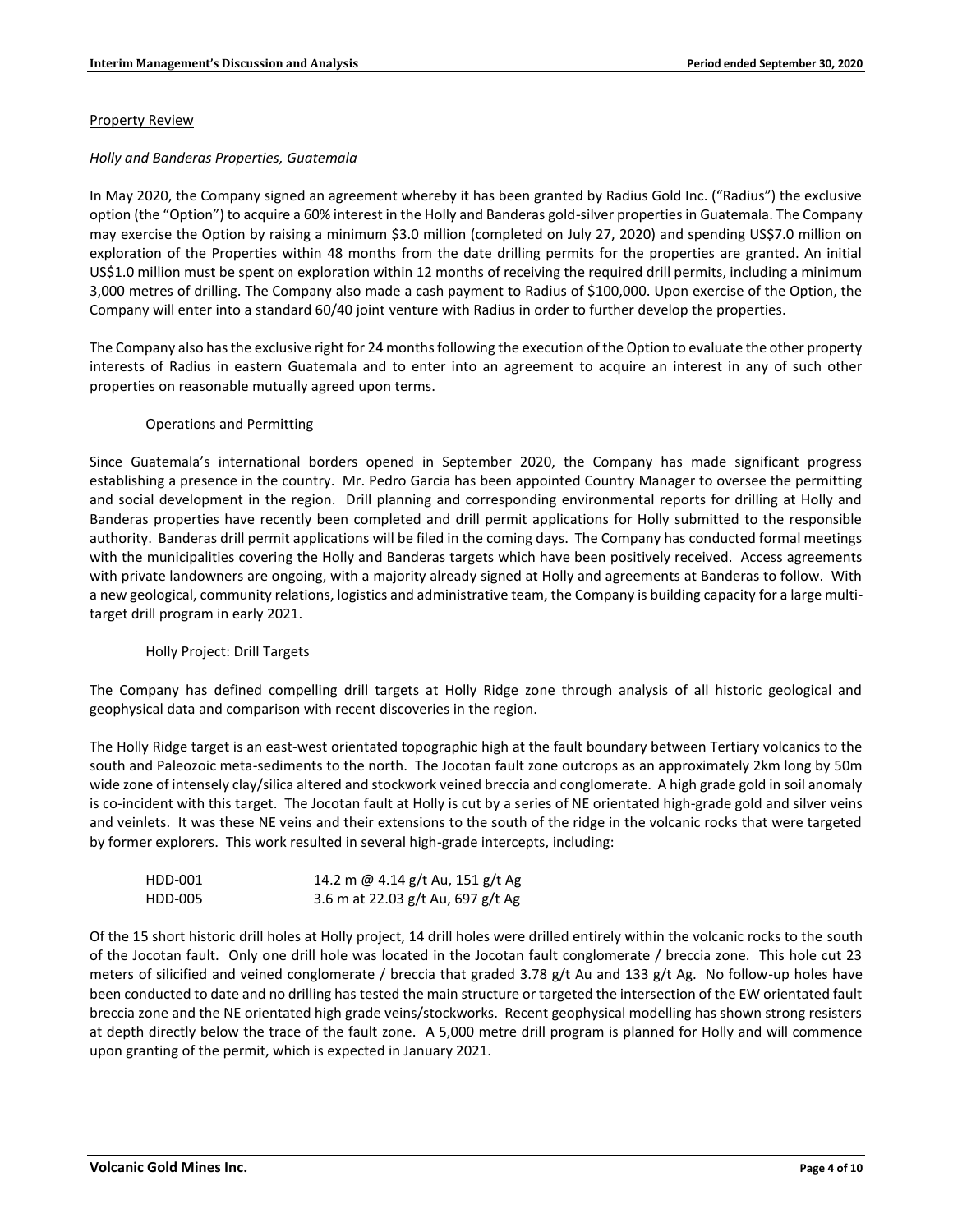Property Package

The Company is earning a 60% interest in the Holly and Banderas properties in Guatemala and has an exclusive option to evaluate Radius's 240,000 hectares of applications for mineral concessions in Guatemala. The property package covers a majority of the highly prospective terrain between Pan American Silver's world class Escobal Mine and Bluestone Resources' Cerro Blanco development project, where recent bonanza grade drill results continue to highlight the potential of the district. Holly and Banderas projects host high grade epithermal gold-silver drill ready targets.

Additional details of the Holly and Banderas properties are available on the Company's [website.](http://www.volgold.com/)

# *Technical Information*

Bruce Smith, M.Sc. (Geology), a member of the Australian Institute of Geoscientists, is the Company's Qualified Person as defined by National Instrument 43-101 - Standards of Disclosure for Mineral Projects. Mr. Smith has prepared and approved the technical information contained in this interim MD&A.

# **RESULT OF OPERATIONS**

All references to 'loss' in the results of operations discussion below refers to the loss attributed to equity shareholders of the Company.

# *Quarter ended September 30, 2020*

During the quarter ended September 30, 2020 the Company incurred a loss \$223,139, compared to a loss of \$53,505 for the quarter ended September 30, 2019. Significant expenses for the three-month periods are as follows:

|                                 |         | Three months ended Three months ended |        |
|---------------------------------|---------|---------------------------------------|--------|
|                                 |         | September 30, 2020 September 30, 2019 |        |
| <b>Exploration expenditures</b> | 100.852 |                                       |        |
| Consulting and management fees  | 36.492  |                                       | 19.500 |
| Legal and audit fees            | 34.450  |                                       |        |
| Office and administration       | 12.547  |                                       | 13,013 |
| Salaries and benefits           | 15,870  |                                       | 11,277 |
| Shareholder communications      | 20.195  |                                       | 1,158  |

The loss for the quarter ended September 30, 2020 was higher than the comparative quarter due to exploration expenditures and property investigation activities relating to the Holly and Banderas properties whereas there were no such expenditures incurred in the comparative quarter. Consulting and management costs were higher for the current quarter because of more directors of the Company providing services to the Company. The legal and audit fees incurred in the current quarter were legal fees related to finalizing the Holly and Banderas option agreement.

Consulting and management fees for the current quarter consisted of fees paid to the CEO of the Company, fees paid to Michael Povey, a Director and Chairman of the Company, and fees to Simon Ridgway, a Director and former CEO of the Company whereas this cost for the comparative quarter consisted only of fees paid to the former CEO. A portion of the CEO and Chairman's fees were allocated to exploration expenditures. Office and administration costs relate mostly to an administrative cost sharing agreement with Gold Group Management Inc. ("Gold Group"), a private company controlled by Simon Ridgway which is reimbursed by the Company for certain shared rent and other corporate expenses paid by Gold Group on behalf of the Company. Salaries and benefits costs relate primarily to Gold Group which provides administrative personnel, including the Company's Chief Financial Officer and Corporate Secretary.

#### *Nine months ended September 30, 2020*

During the nine-month period ended September 30, 2020 the Company incurred a loss of \$341,328, compared to a loss of \$180,276 for the nine-month period ended September 30, 2019. Significant expenses for the nine-month periods are as follows: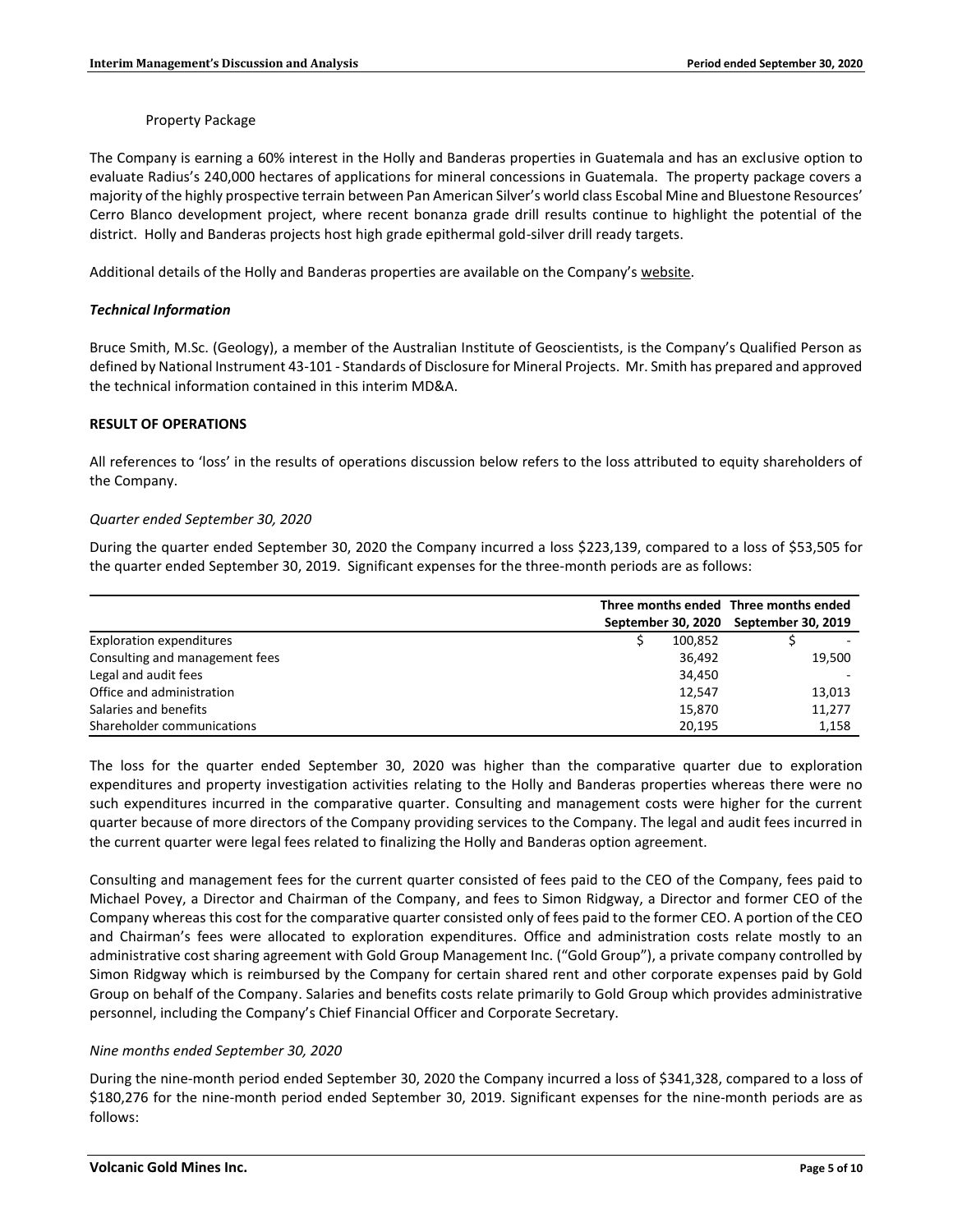|                                    | Nine months ended  | Nine months ended  |        |
|------------------------------------|--------------------|--------------------|--------|
|                                    | September 30, 2020 | September 30, 2019 |        |
| Exploration expenditures           | 124.565            |                    |        |
| Consulting and management fees     | 73.742             |                    | 52,500 |
| Legal and audit fees               | 35,306             |                    | 3,544  |
| Office and administration          | 31,118             |                    | 43,307 |
| Salaries and benefits              | 31,569             |                    | 53,189 |
| Shareholder communications         | 21,555             |                    | 2,720  |
| Transfer agent and regulatory fees | 17.902             |                    | 19,152 |

As with the quarterly comparison, the current nine-month period recorded exploration expenditures and property investigation costs of \$124,565 compared to nil for the comparative period. The current period also recorded higher consulting and management fees and legal and audit fees for the same reason as in the quarterly comparison. Office and administration and salaries and benefits costs were both lower for the current period which is due in part to cost cutting measures in response to the COVID-19 pandemic, including a reduction in the Company's portion of shared office and administration and salaries and benefit costs.

Also, as with the quarterly comparison, consulting and management fees for the current period consisted of fees paid to the CEO, Chairman, and Simon Ridgway, whereas the comparative period consisted only of fees paid to Mr. Ridgway.

# **SUMMARY OF QUARTERLY RESULTS**

The Company's quarterly assets, working capital balance and operating results over the last eight quarters are summarized as follows:

|                                                                                         | Sept '20    | June '20  | Mar '20   | Dec '19   | Sept '19  | June '19  | Mar '19    | Dec '18    |
|-----------------------------------------------------------------------------------------|-------------|-----------|-----------|-----------|-----------|-----------|------------|------------|
| Total assets                                                                            | \$4,665,141 | \$291,118 | \$193.686 | \$232.044 | \$275,737 | \$327.198 | \$132.437  | \$167,559  |
| Working capital (deficiency)<br>Loss and comprehensive loss<br>attributed to equity     | 4,249,908   | 51,823    | (6, 164)  | 38,827    | 94,280    | 144,091   | (161, 519) | (292, 217) |
| shareholders of the Company<br>Basic and diluted loss per share<br>attributed to equity | 223.139     | 73.106    | 45,083    | 17,523    | 53,505    | 64,962    | 61,809     | 173,120    |
| shareholders of the Company                                                             | 0.01        | 0.01      | 0.01      | 0.00      | 0.01      | 0.01      | 0.01       | 0.03       |

Total assets and working capital during the quarters ended December 31, 2018 and March 31, 2019 reflected relatively low cash positions and higher current liabilities. Total assets and working capital positions thereafter improved due to financing and debt settlement transactions completed in the quarter ended June 30, 2019, and significantly increased in the most recently completed quarter due to the completion of the \$5.0 million private placement. The loss amounts for the quarters reflect that there was a minimal amount of exploration expenditures incurred during the quarter ended December 31, 2018 and then no such expenditures until the three most recently completed quarters when the Company incurred property investigation costs and then exploration expenditures in Guatemala.

# **LIQUIDITY AND CAPITAL RESOURCES**

The Company has financed its operations to date primarily through the issuance of common shares. The Company's exploration activities do not provide a source of income and therefore the Company has a history of losses and an accumulated deficit.

As at September 30, 2020, the Company had current assets of \$4,503,188 and current liabilities of \$253,280, resulting in working capital of \$4,249,908.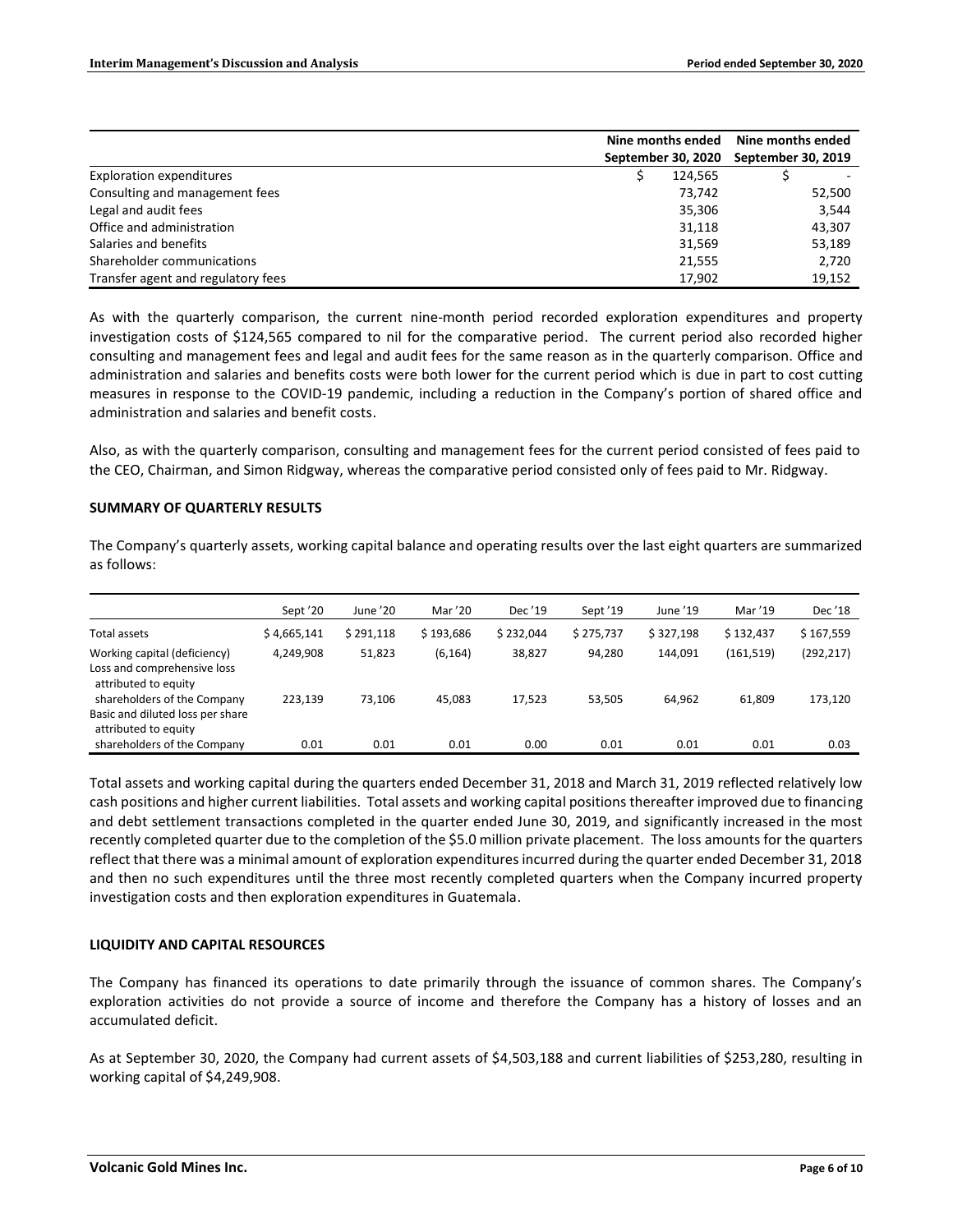During the period ended September 30, 2020, raised gross proceeds of \$5.0 million from a non-brokered private placement and subsequently in October closed a bought deal public financing and concurrent private placement for gross proceeds of \$8.6 million. The proceeds from these financings are intended to be used for working capital purposes and to fund exploration efforts in Guatemala.

With the proceeds of recently closed equity financings, the Company expects its capital resources to be sufficient to carry out its planned exploration expenditures and cover operating costs through the next twelve months.

Net cash used in operating activities during the period ended September 30, 2020 was \$307,185 (2019: \$247,293).

Net cash provided from financing activities during the period ended September 30, 2020 was \$4,652,132 (2019: \$370,095).

Net cash used in investing activities during the period ended September 30, 2020 was \$100,000 (2019: \$Nil).

# **OUTSTANDING SHARE, COMPENSATION OPTIONS, OPTIONS AND WARRANTS DATA**

At the date of this Interim MD&A, the Company had outstanding 44,267,480 common shares and the following stock options and warrants:

| No. of<br>compensation |                       |                    |
|------------------------|-----------------------|--------------------|
| options                | <b>Exercise price</b> | <b>Expiry date</b> |
| 741,870                | \$0.55                | October 20, 2022   |

Each compensation option is exercisable to purchase one common share and one-half warrant. Each whole warrant is exercisable to purchase one common share at \$0.70 until October 20, 2022.

| No. of options  | <b>Exercise price</b> | <b>Expiry date</b> |
|-----------------|-----------------------|--------------------|
| 2,525,000       | \$0.57                | October 6, 2030    |
| 325,000         | \$0.57                | October 8, 2030    |
| 2,850,000       |                       |                    |
|                 |                       |                    |
|                 |                       |                    |
| No. of warrants | <b>Exercise price</b> | <b>Expiry date</b> |
| 1.851.237       | \$5.60                | March 8, 2022      |
| 11,497,330      | \$0.30                | July 26, 2022      |
| 8,073,797       | \$0.70                | April 20, 2022     |

#### **TRANSACTIONS WITH RELATED PARTIES**

See Notes 7 and 9 of the condensed consolidated interim financial statements for the nine months ended September 30, 2020 for details of related party transactions which occurred in the normal course of business.

#### **ACCOUNTING POLICIES AND BASIS OF PRESENTATION**

The Company's significant accounting policies are presented in the audited consolidated financial statements for the year ended December 31, 2019.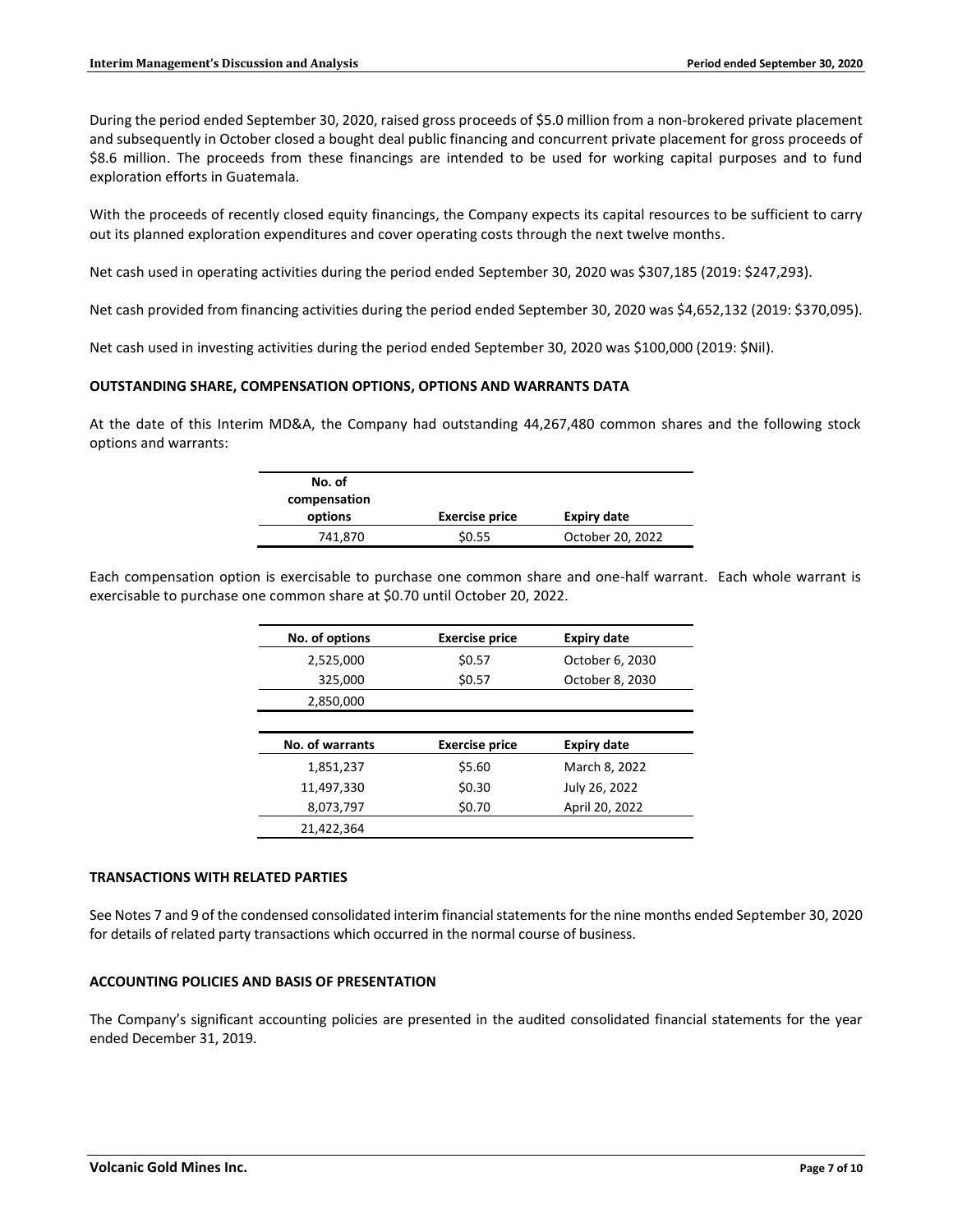# **FUTURE ACCOUNTING CHANGES**

The Company will be required to adopt the following standards and amendments issued by the IASB as described below.

#### IFRS 17 *Insurance Contracts*

IFRS 17 is a new standard that requires insurance liabilities to be measured at a current fulfillment value and provides a more uniform measurement and presentation approach for all insurance contracts. These requirements are designed to achieve the goal of a consistent, principle-based accounting for insurance contracts. IFRS 17 supersedes IFRS 4, *Insurance Contracts*, and related interpretations.

This standard will be effective for the Company's annual period beginning January 1, 2021. The Company has yet to assess the impact of IFRS 17 on its financial statements.

# **RISKS AND UNCERTAINTIES**

The operations of the Company are highly speculative due to the high-risk nature of its business in the mineral exploration industry. Companies in the exploration stage face a variety of risks and, while unable to eliminate all of them, the Company aims at managing and reducing such risks as much as possible. The Company faces a variety of risk factors such as, but not limited to, the following:

# *Global Pandemic*

The Company faces risks related to health epidemics and other outbreaks of communicable diseases, which could significantly disrupt its operations and may materially and adversely affect its business and financial conditions. The Company's business could be adversely impacted by the effects of the COVID-19 coronavirus which was declared a global pandemic by the World Health Organization in March 2020. COVID-19 infections have been reported globally.

The extent to which COVID-19 may impact the Company's business, including its operations and the market for its securities, will depend on future developments which cannot be predicted, and include the duration, severity and scope of the outbreak and the actions taken to contain or treat the outbreak. The continued spread of COVID-19 globally could materially and adversely impact the Company's business, financial condition and results of operations including without limitation, employee health, workforce productivity, increased insurance premiums, limitations on travel, the availability of industry experts and personnel, restrictions to any drill programs and/or the timing to process drill and other metallurgical testing, and other factors that will depend on future developments beyond the Company's control.

The international response to the spread of COVID-19 has led to significant restrictions on travel, temporary business closures, quarantines, global stock market volatility and a general reduction in consumer activity. Such public health crises can also result in operating and supply chain delays and disruptions, declining trade and market sentiment, reduced movement of people and labour shortages, and shipping disruption and shutdowns, including as a result of government regulation and prevention measures, or a fear of any of the foregoing, all of which could affect commodity prices, interest rates, credit ratings, credit risk and inflation.

# *Mineral Property Exploration and Mining Risks*

The business of mineral deposit exploration and extraction involves a high degree of risk. Few properties that are explored ultimately become producing mines. At present, none of the Company's properties has a known commercial ore deposit. The main operating risks include: securing adequate funding to maintain and advance future exploration properties; ensuring ownership of and access to mineral properties by confirmation that option agreements, claims and leases are in good standing; and obtaining permits for drilling and other exploration activities.

# *Joint Venture Funding Risk*

The Company's strategy includes seeking partners through joint ventures to fund future exploration and project development. The main risk of this strategy is that funding partners may not be able to raise sufficient capital in order to satisfy exploration and other expenditure terms in a particular joint venture agreement. As a result, exploration and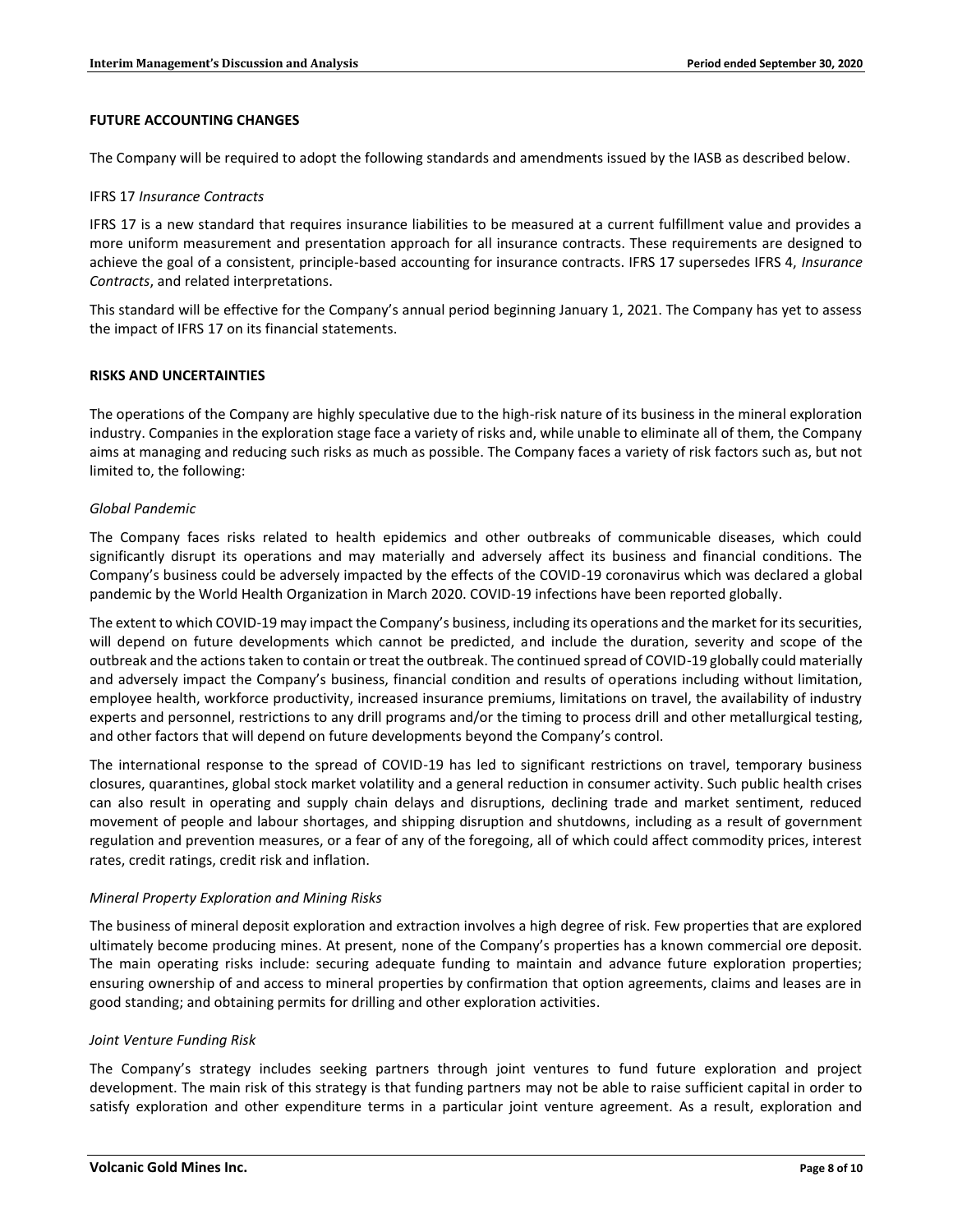development of future property interests may be delayed depending on whether the Company can find another partner or has enough capital resources to fund the exploration and development on its own.

# *Commodity Price Risk*

The Company is exposed to commodity price risk. Declines in the market price of gold, base metals and other minerals may adversely affect the Company's ability to raise capital or attract joint venture partners in order to fund its ongoing operations. Commodity price declines could also reduce the amount the Company would receive on the disposition of any of its mineral properties to a third party.

# *Financing and Share Price Fluctuation Risks*

The Company has limited financial resources, has no source of operating cash flow and has no assurance that additional funding will be available to it for further exploration and development of projects. Exploration and development of future projects may be dependent upon the Company's ability to obtain financing through equity or debt financing or other means. Failure to obtain this financing could result in delay or indefinite postponement of exploration and development which could result in the loss of properties.

Securities markets have at times in the past experienced a high degree of price and volume volatility, and the market price of securities of many companies, particularly those considered to be exploration stage companies such as the Company, have experienced wide fluctuations in share prices which have not necessarily been related to their operating performance, underlying asset values or prospects. There can be no assurance that these kinds of share price fluctuations will not occur in the future, and if they do occur, how severe the impact may be on the Company's ability to raise additional funds through equity issues and corresponding effect on the Company's financial position.

# *Political, Regulatory and Currency Risks*

The Company may hold mineral property interests which are located in emerging or developing nations where there may be a higher level of risk compared to developed countries. Operations, the status of mineral property rights, title to the properties and the recoverability of amounts shown for mineral properties in any nation can be affected by changing economic, regulatory and political situations. The Company's equity financings are sourced in Canadian dollars but could incur exploration expenditures in other currencies. At this time, there are no currency hedges in place. A weakening of the Canadian dollar against foreign currencies could have had an adverse impact on the amount of exploration conducted.

# *Insured and Uninsured Risks*

In the course of exploration, development and production of mineral properties, the Company is subject to a number of hazards and risks in general, including adverse environmental conditions, operational accidents, labor disputes, unusual or unexpected geological conditions, changes in the regulatory environment and natural phenomena such as inclement weather conditions, floods, and earthquakes. Such occurrences could result in damage to properties, facilities and equipment of the Company, personal injury or death, environmental damage to properties of the Company or others, delays, monetary losses and possible legal liability.

Although the Company may maintain insurance to protect against certain risks in such amounts as it considers reasonable, its insurance may not cover all the potential risks associated with its operations. The Company may also be unable to maintain insurance to cover these risks at economically feasible premiums or for other reasons. Should such liabilities arise, they could reduce or eliminate future profitability and result in increased costs, have a material adverse effect on the Company's results and a decline in the value of the securities of the Company.

#### *Environmental and Social Risks*

The activities of the Company are subject to environmental regulations issued and enforced by government agencies. Environmental legislation is evolving in a manner that will require stricter standards and enforcement and involve increased fines and penalties for non-compliance, more stringent environmental assessments of proposed projects, and a heightened degree of responsibility for companies and their officers, directors, and employees. There can be no assurance that future changes in environmental regulation, if any, will not adversely affect the Company's operations. Environmental hazards